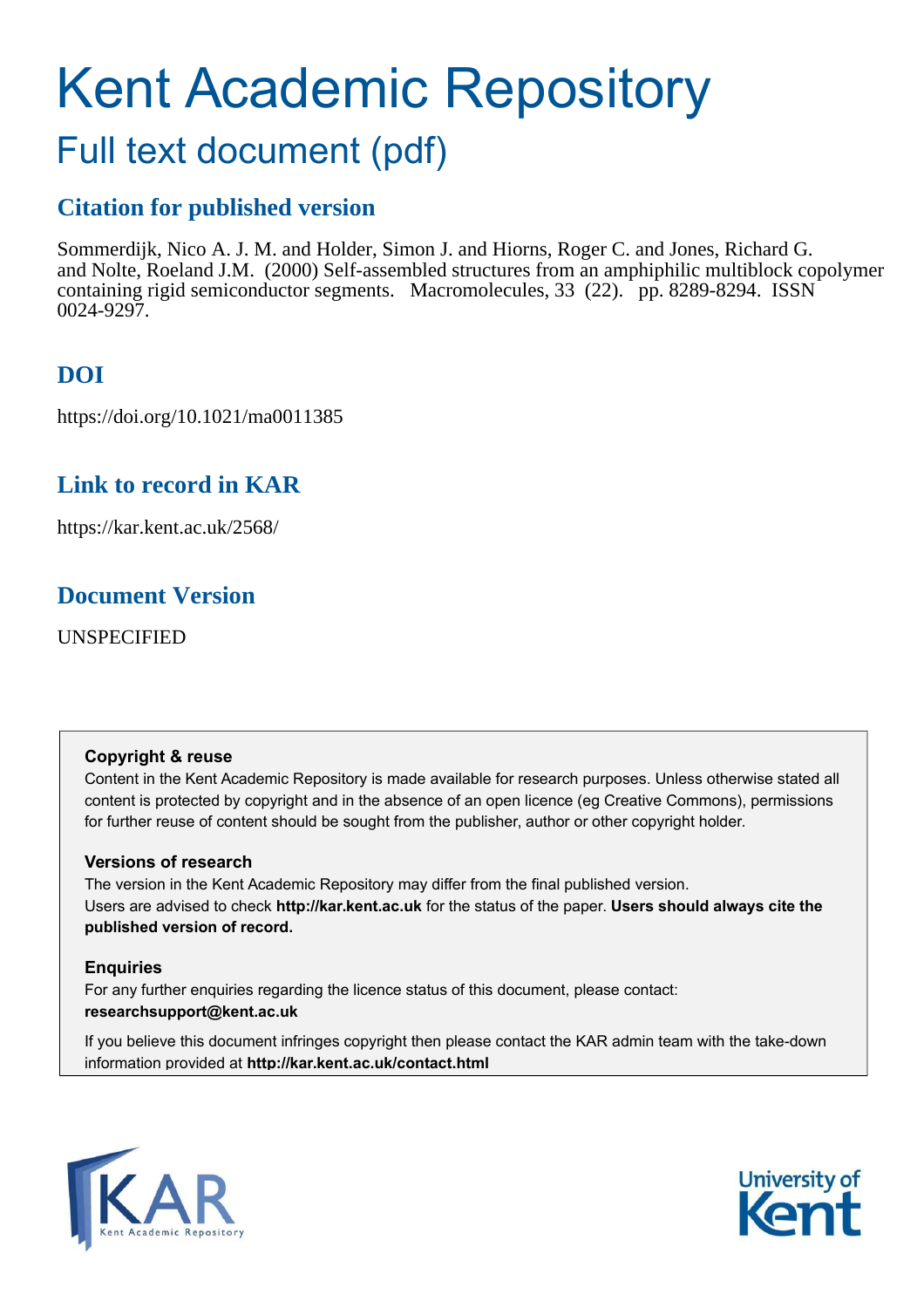Self-Assembled Structures from an Amphiphilic Multiblock Copolymer Containing Rigid Semiconductor Segments

**Nico A. J. M. Sommerdijk,\*,†,§ Simon J. Holder,‡,§ Roger C. Hiorns,‡ Richard G. Jones,‡ and Roeland J. M. Nolte§,†**

*Laboratory of Macromolecular and Organic Chemistry, Eindhoven University of Technology, P.O. Box 513 5600 MB Eindhoven, The Netherlands; the Centre of Materials Research, School of Physical Sciences, University of Kent, Canterbury, Kent, United Kingdom; and the Department of Organic Chemistry, NSR Centre, University of Nijmegen, Nijmegen, The Netherlands*

*Received June 29, 2000; Revised Manuscript Received August 24, 2000*

ABSTRACT: An amphiphilic multiblock copolymer comprising nearly monodisperse poly(ethylene oxide) segments  $(M_w/M_p = 1.03)$  and polydisperse poly(methylphenylsilane) (PMPS) segments  $(M_w/M_p = 2.0)$ forms a variety of well-defined morphologies such as vesicles, micellar rods, and helices upon aggregation in water-based solvent systems, despite this polydisperse character. Since polysilanes show  $\sigma$ -conjugation in the main chain, the optical and electronic properties of the described block copolymer depend on its confomational behavior. It is demonstrated by microscopic and spectroscopic techniques that the conformations of the PMPS backbone can be controlled through manipulation of the aggregation behavior, i.e., by the choice of the solvent composition.

#### **Introduction**

The control over block copolymer morphologies is of great importance for the fine-tuning of the performance of structural and functional polymers and the preparation of nanoscale devices. Aggregation and microphase separation of block copolymer systems has yielded a variety of morphologies in bulk,<sup>1</sup> thin films,<sup>2</sup> and solution.<sup>3</sup>-<sup>7</sup> Amphiphilic block copolymers mostly form spherical or rodlike micellar structures when dispersed in water;<sup>3</sup> however, more recently further morphologies such as lamellar, vesicular, and even helical aggregates have been observed.<sup>5-7</sup> Nevertheless, the formation of such highly ordered structures by polymer systems remains rare and is confined strictly to diblock copolymers with monodisperse component blocks.

Polysilanes are linear polymers of silicon, and the σ-electrons of the polymer backbone are delocalized. This  $\sigma$ -conjugation gives rise to electronic properties that allow for possible applications as electroluminescent, nonlinear optical, lithographic, and semiconductor materials.8,9 Here we describe an amphiphilic polysilane-based multiblock copolymer (PMPS*m*PEO*n*) consisting of well-defined hydrophilic poly(ethylene oxide) (PEO) blocks and *polydisperse* hydrophobic poly(methylphenylsilane) (PMPS) segments (Figure 1), which forms highly ordered aggregates in water-based solvent mixtures.<sup>5</sup> It is demonstrated that the composition of the solvent system influences the packing of the conjugated polymer blocks, as well as the molecular conformation of the silicon backbone in such a way that micellar, vesicular, and even *helical* superstructures are generated, despite the disperse molecular structure of the polymer.

§ Department of Organic Chemistry, University of Nijmegen.

\* Corresponding author. Tel  $++31-40-2475870$ , fax  $++31-40-$ 2451036, e-mail N.Sommerdijk@tue.nl.



**Figure 1.** (a) Average molecular structure and (a) schematic representation of PMPS*n*PEO*m*.

## **Experimental Section**

**Synthesis.** The PMPS-PEO copolymer was synthesized utilizing Schlenk techniques under a dry argon atmosphere and under exclusion of UV light.<sup>5a</sup> A solution of 4.78 g of poly-(ethylene oxide) ( $M_n = 7000$ ,  $6.8 \times 10^{-4}$  mol,  $M_w/M_n = 1.03$ ) in toluene (10 mL) was added to a solution of  $\alpha, \omega$ -dihalopoly-(methylphenylsilane)<sup>10</sup> ( $M_n = 4400, 6.8 \times 10^{-4}$ mol,  $M_w/M_n =$ 2.00) in THF (15 mL) and toluene (20 mL). Subsequently, pyridine (3 mL,  $3.7 \times 10^{-2}$  mol) was added and the reaction solution stirred for 30 min. The solution was then added dropwise to methanol (300 mL) after which pentane (400 mL) was slowly added to the mixture. The copolymer was obtained as a yellowish white powder in 60% yield after filtration and vacuum-drying for 72 h.

The copolymer structure was confirmed using NMR spectroscopy (JEOL GX-270). <sup>1</sup>H NMR (ppm, CDCl<sub>3</sub>):  $\delta$  7.5–6.0 (br m, *H*phenyl), 3.8-2.7 (br m, C*H*2), 1.1-0.5 (br m, C*H*3). <sup>13</sup>C NMR (ppm, CDCl3): δ 136.1 (br s, *C*(2)phenyl) 134.6, (*C*(4)phenyl), 133.0 (*C*(1)phenyl), 126.9 (*C*(2)phenyl), 72.3 (O*C*H2CH2), 61.4  $(CH_2OSi)$ ,  $-6.3$   $(CH_3Si)$ .

Molecular weight characteristics were determined by size exclusion chromatography (SEC) and amounted to  $M_n$  = 27 000;  $M_w = 43 200$ ;  $M_w/M_n = 1.6$ . The molecular weights quoted are based upon SEC measurements of THF solutions relative to polystyrene standards on a mixed bed 5 mm PLgel column (Polymer Laboratories Ltd.) and using both a refractive index (RI) and a UV detector. The simultaneous use of both detectors confirmed that the product was a block copolymer.<sup>11</sup>

**Langmuir Monolayer Experiments.** Surface pressuresurface area isotherms were recorded at  $20.0 \pm 0.1$  °C using a double barrier R&K trough of dimensions  $6 \times 25$  cm with a

<sup>†</sup> Laboratory of Macromolecular and Organic Chemistry, Eindhoven University of Technology.

Centre of Materials Research, University of Kent.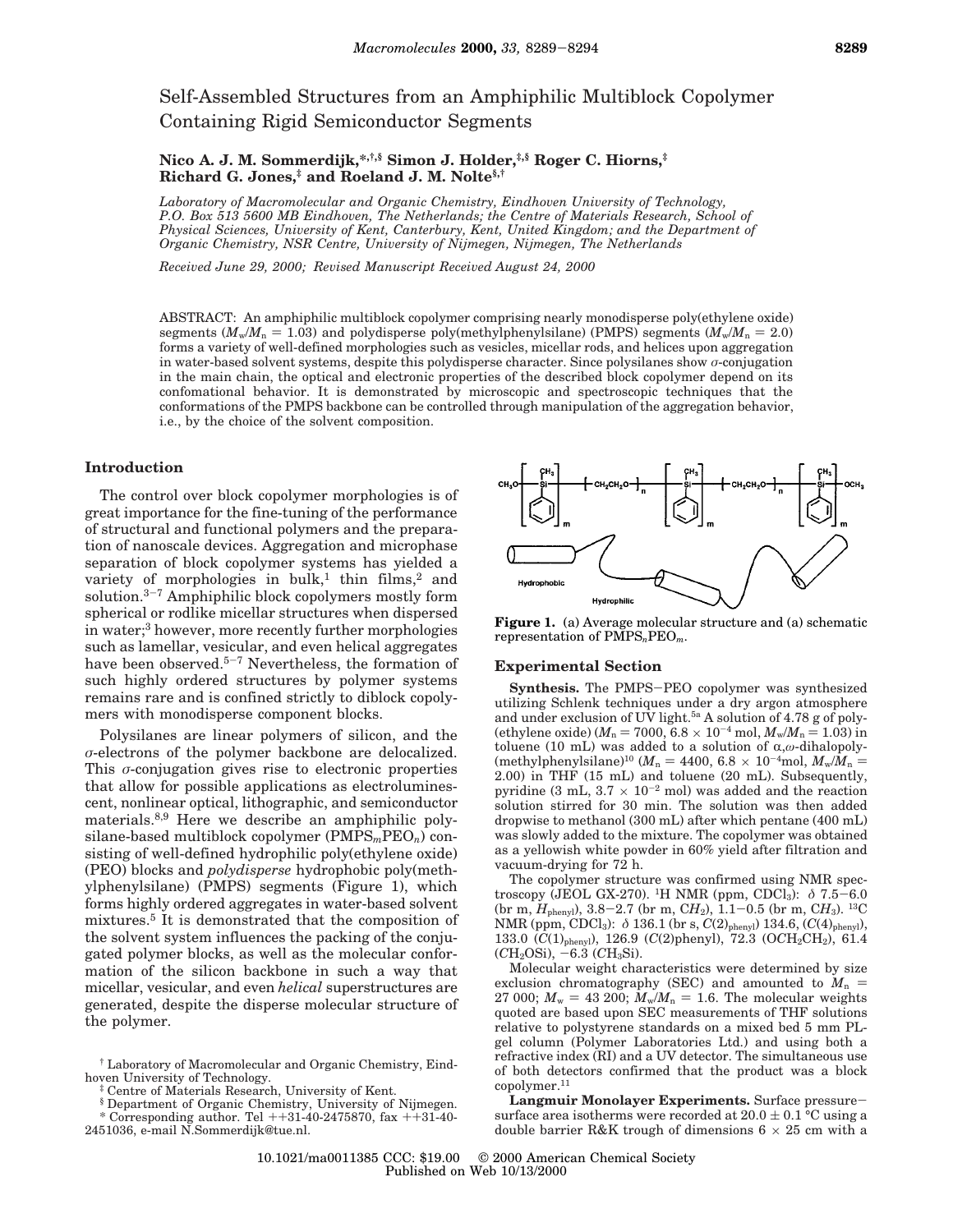

compression speed of 7.0 cm<sup>2</sup> min-<sup>1</sup> . PMPS*m*PEO*<sup>n</sup>* was spread from a chloroform solution containing 0.5 mg of the copolymer per milliliter. The surface pressure was measured using Wilhelmy plates calibrated with octadecanol. The surface of compressed monolayers was studied with a Brewster angle microscope (NFT BAM-1) mounted on a home-built trough of dimensions  $14 \times 21$  cm.

**Aggregation Experiments.** All aggregation experiments were carried out under the exclusion of light. Samples used for DLS, UV, and fluorescence experiments were prepared by adding water to a THF solution containing the appropriate amount of block copolymer. UV spectra were recorded using a Perkin-Elmer Lambda 5 spectrometer; fluorescence spectra were acquired using a Perkin-Elmer LS50B luminescence spectrometer.

**Vesicle Preparation.** The copolymer was dissolved in THF  $(100 \text{ mg}/10 \text{ mL}$  THF), and water  $(3.5 \text{ mL})$  was added dropwise to the stirred solution.7e The copolymer dispersion in water-THF was placed in a dialysis bag (exclusion limit  $= 20 000$ Da) and dialyzed against pure water (500 mL) for 72 h.

**Electron Microscopy.** For TEM samples were prepared by bringing a drop of the dispersion onto a carbon-coated microscope grid. After 1 min the excess of the dispersion was blotted off with filter paper, and the sample was shadowed

under an angle of 45° by evaporation of Pt or stained with a 2% (w/w) aqueous uranyl acetate solution. Freeze-fractured samples were prepared by using a Balzers freeze etching system BAF 400 D. After fracturing, the samples were etched for 1 min ( $\Delta T = 20$  °C), shaded with Pt (angle 45°; layer thickness 2 nm), and covered with carbon (layer thickness 20 nm). All samples were studied using a Philips TEM 201 microscope (60 kV). For SEM a drop of the dispersion was applied directly on a sample holder stub and after 1 min the excess solution was blotted off using a filter paper. The samples were examined under a JEOL JSM T300 operating at 3 kV.

## **Results and Discussion**

The PMPS-PEO copolymer was synthesized by reacting poly(ethylene oxide) ( $M_n = 7000$ ,  $M_w/M_n = 1.03$ ) with  $\alpha, \omega$ -dihalopoly(methylphenylsilane)<sup>10</sup> ( $M_n = 4400$ ,  $M_{\text{w}}/M_{\text{n}} = 2.00$  in a mixture of THF and toluene using pyridine as the base (Scheme 1). The polymer was precipitated in pentane after which PMPS*n*PEO*<sup>m</sup>* was obtained as a yellowish white powder in 60% yield (*M*<sup>n</sup>  $= 27000$ ,  $M_w/M_n = 1.6$ ). The block structure of the copolymer was confirmed by NMR spectroscopy and also by analysis of the molecular weight determinations of the copolymer and its precursors.<sup>11</sup> The  $M_n$  value of 27 000 for the copolymer corresponds closely to the structure shown in Figure 1,  $[PMPS-PEO]_2-PMPS$ , with a degree of polymerization (DP) of 2.5.<sup>12</sup> This is merely the most abundant structure and comprises up to 30% of the overall distribution which ranges from PMPS-PEO to  $(PMPS-PEO)_{16}$ .

**Monolayer Formation.** The ability of this *polydisperse* material to assemble into ordered structures was investigated by recording surface pressure-surface area  $(\pi$ -*A*) isotherms during the compression of Langmuir monolayers. The  $\pi$ -*A* isotherms obtained from  $PMPS<sub>m</sub>$ -PEO*<sup>n</sup>* revealed a plateau from 20 to 10 nm<sup>2</sup> macromolecule-<sup>1</sup> (Figure 2a), indicating a transition in which the PMPS rods that initially lie flat on the water surface adopt a more upright orientation. An increase in surface pressure was observed upon further compression and attributed to the packing of the polysilane rods under exclusion of the PEO segments, thereby creating a microphase-separated structure as indicated in Figure 2a. Brewster angle microscopy demonstrated that the



**Figure 2.** (a) Surface area-surface pressure isotherm of a Langmuir monolayer of PMPS*n*PEO*m*. Insets: schematic representations of the proposed macromolecular organization of the polymer at different states of compression. (b) Brewster angle micrograph of a compressed monolayer of  $\mathrm{PMPS}_n\bar{\mathrm{PEO}}_m$  taken at  $A=6$  nm<sup>2</sup> macromolecule<sup>-1</sup> (spot diameter 600  $\mu$ m; the vertical striping pattern is due to interference fringes of the laser beam).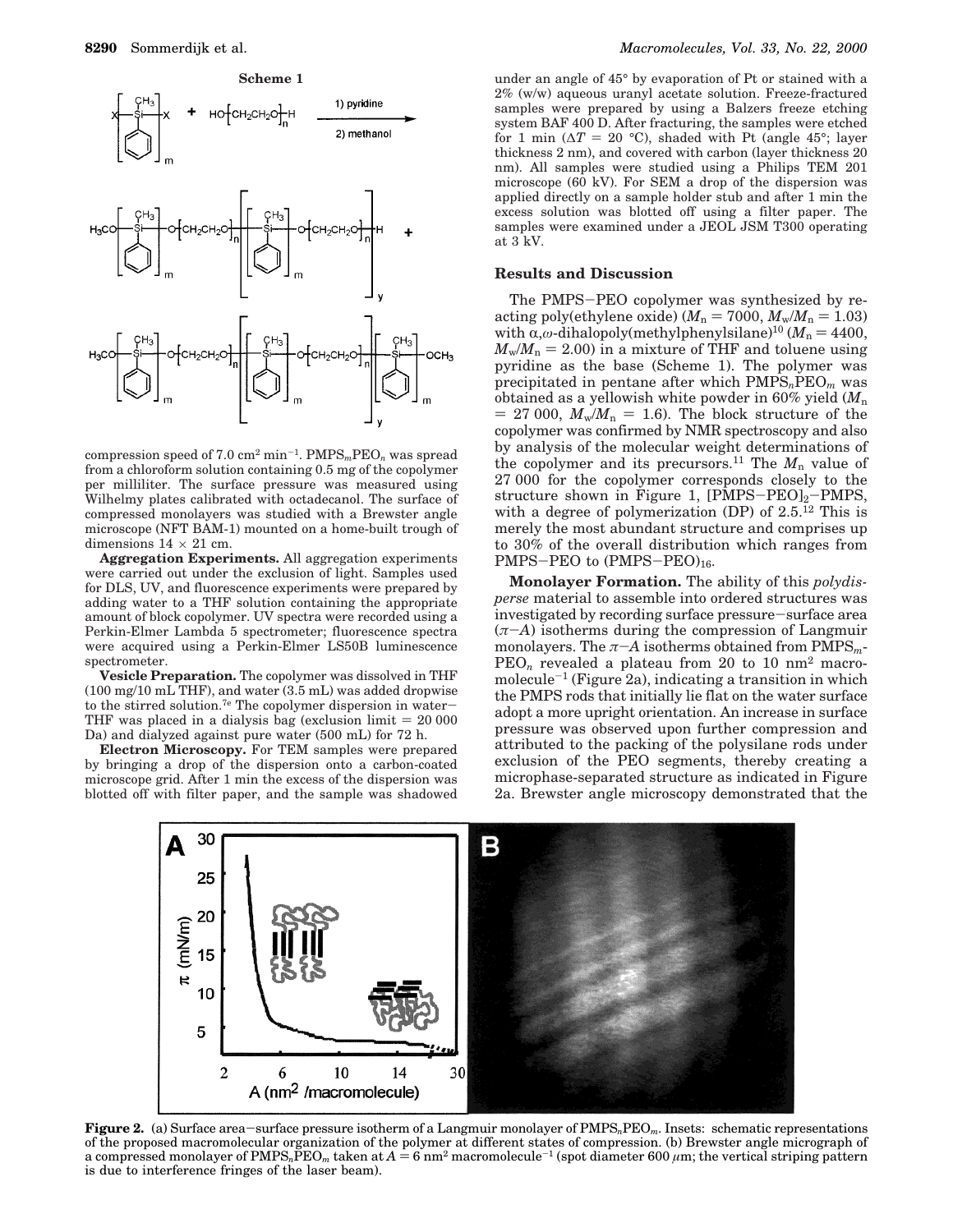

**Figure 3.** (a, b) TEM images of vesicle dispersions of PMPS*n*-PEO*<sup>m</sup>* showing (a) a replica of intact (freeze fracturing) and (b) collapsed vesicles (platinum shadowing); bars represent 200 nm. (c) Schematic representation of the proposed structure of the vesicles showing the hydrophobic PMPS interior (black) shielded from the aqueous phase by the hydrophilic PEO layers (gray).

assembly of polysilane rods in such a close-packed, parallel arrangement gives rise to the formation of 2D ribbonlike domains with lengths in the order of millimeters (Figure 2b). Continued compression leads to a transition into a condensed state, characterized by a steep increase in surface pressure (onset  $= 5.0$  nm<sup>2</sup> macromolecule<sup>-1</sup>) and a collapse of the film at  $3.7~\text{nm}^2$  $(\pi = 27 \text{ mN m}^{-1})$ . The latter number is in good agreement with the limiting macromolecular area of 3.6 nm<sup>2</sup> , which was estimated from space-filling models of three parallel PMPS segments having a transoid extended conformation and an orientation perpendicular to the air-water interface (Figure 2a).

**Vesicle Formation.** From the fact that PMPS*n*PEO*<sup>m</sup>* is capable of forming large, ordered structures at the air-water interface, we anticipated that the organized 3D assembly of these PMPS segments could be achieved by dispersing the copolymer in aqueous media. Aqueous dispersions of PMPS*m*PEO*<sup>n</sup>* were obtained by adding water to a tetrahydrofuran (THF) solution of the block copolymer and dialyzing the resulting THF/H2O mixture (1/3; v/v) against pure water for  $72$  h.<sup>7e</sup> Transmission electron microscopy (TEM) experiments were performed using negative staining, platinum shadowing as well as freeze fracturing and revealed the formation of vesicles with diameters of 100-180 nm (Figure 3a,b). To substantiate that the observed structures were vesicles, an encapsulation experiment was performed utilizing the water-soluble fluorescent dye 5-carboxyfluorescein in the dialysis procedure.<sup>13</sup> After 72 h the dispersion was eluted (in water) through a Sephadex column (G150, mesh size  $40-120 \mu m$ ). The elution volume of the encapsulated dye (30-110 mL, emission at 519.5 nm) coincided with that of the copolymer (emission 355 nm), indicating that closed vesicles are formed. The elution volume of the free dye was substantially larger (160- 190 mL).

The UV spectra of these dispersions show a  $\text{Si}_q-\text{Si}_{q^*}$ transition with a maximum absorption wavelength



**Figure 4.** Changes of the fluorescence and UV spectra of PMPS*n*PEO*<sup>m</sup>* in various THF/water mixtures. (a) The position of fluorescence maxima and (b) the intensity  $(O)$  and peak width ( $\blacksquare$ ) of the  $\sigma-\sigma^*$  transition band as a function of the water concentration.

 $(\lambda_{\text{max}})$  of 342 nm, indicating that in the aggregates the polysilane chains adopt a more transoid extended conformation (compared to molecularly dissolved PMPS;  $\lambda_{\text{max}} = 337 - 340 \text{ nm}$ .<sup>14</sup> We therefore propose that the interior of the vesicle membranes is formed by a parallel arrangement of the rigid hydrophobic PMPS blocks, separated from the water by the more hydrophilic PEO segments (Figure 3c).

**Aggregation in THF/Water Mixtures.** To obtain insight into the evolution of such well-defined morphological structures from a polydisperse multiblock copolymer system, we investigated the aggregation behavior of PMPS*m*PEO*<sup>n</sup>* in a range of mixtures of THF and water. Fluorescence spectroscopy showed that upon increasing the water content of these mixtures from 0 to 90 vol % a small red shift was observed (from ∼355 to ∼360 nm; Figure 4a). This shift was attributed to a more effective (both inter- and intramolecular) energy transfer from short to longer conjugated PMPS seg-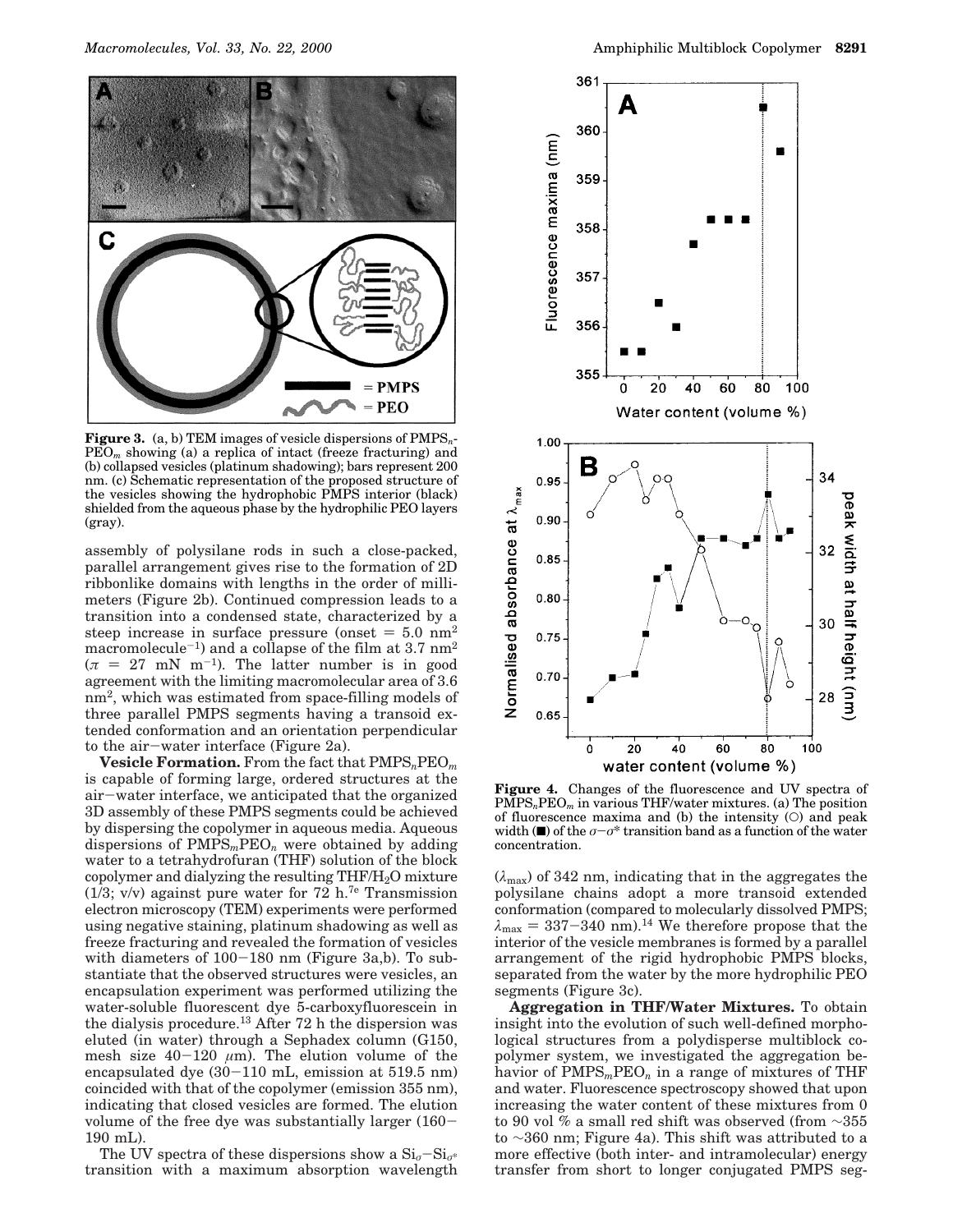

**Figure 5.** Micellar fibers of PMPS*n*PEO*<sup>m</sup>* in mixtures of THF and water (25/75 by volume). TEM images (a) visualizing the polysilane core of micellar fibers (unstained, bar represents 250 nm); (b) revealing the PEO shell using uranyl acetate staining, (c) showing an example of the bulges found for many of these fibers. (d) Schematic representation of the structure of the micellar fibers showing the PMPS core and the PEO shell.

ments (of which the latter have a lower band gap), indicating that higher water contents induce the formation of more highly ordered assemblies of PMPS segments. UV spectroscopy showed a broadening (from 28 to 33 nm at half-height; Figure 4b) and a concomitant decrease of the  $\mathrm{Si}_{\sigma} - \mathrm{Si}_{\sigma^*}$  absorption band intensity upon increasing the water content from 0 to 90 vol %. This indicates a larger distribution of effective conjugation lengths in the polymer backbone and hence suggests that the packing of polysilane chains during aggregation is accompanied by an increase in the number of sharp turns in the polymer chain resulting from gauche placements.<sup>15</sup>

**Micellar Rods.** Below water concentrations of 40%, TEM and dynamic light scattering did not show evidence for the formation of aggregates with diameters >5 nm, suggesting that the polymer is molecularly dissolved at these solvent compositions. However, between water contents of 40 and 80%, TEM revealed the formation of micellar fibers with diameters of approximately 20 nm and lengths of several micrometers (Figure 5a). These fibers are built up from a core of packed PMPS blocks surrounded by poly(ethylene oxide) segments (Figure 5d). Because of the electron density of the polysilane, the hydrophobic cores of the aggregates could be observed without staining (Figure 5a); the polar PEO shells were visualized using uranyl acetate staining (Figure 5b). A significant number of these fibers exhibited a bulge (Figure 5c) on one of their ends; however, at present no information is available about the origin or composition of these convexities.

**Helical Aggregates.** At water concentrations above 80% *helical* aggregates were observed. Left- and righthanded forms were observed by transmission (Figure 6a) and scanning electron microscopy (Figure 6b).<sup>16</sup> As observed for the micellar rods, the cores of these aggregates could be visualized without staining, confirming that they are primarily composed of PMPS.



**Figure 6.** Helical aggregates of PMPS*n*PEO*<sup>m</sup>* found in a water/THF mixture of  $90/10$  (v/v). (a) TEM image (unstained, bar represents 250 nm) of a right-handed helix and (b) SEM image (uncoated, bar represents 250 nm) of a left-handed helix. (c) Schematic representation of the formation of a superhelix from the coiling of two helical stands.

These superstructures had lengths of  $1-2 \mu m$ , widths of 0.2  $\mu$ m, and a pitch of approximately 0.15  $\mu$ m. To date, there has been only one account of an amphiphilic polymer system that forms helical aggregates.<sup>6</sup> In that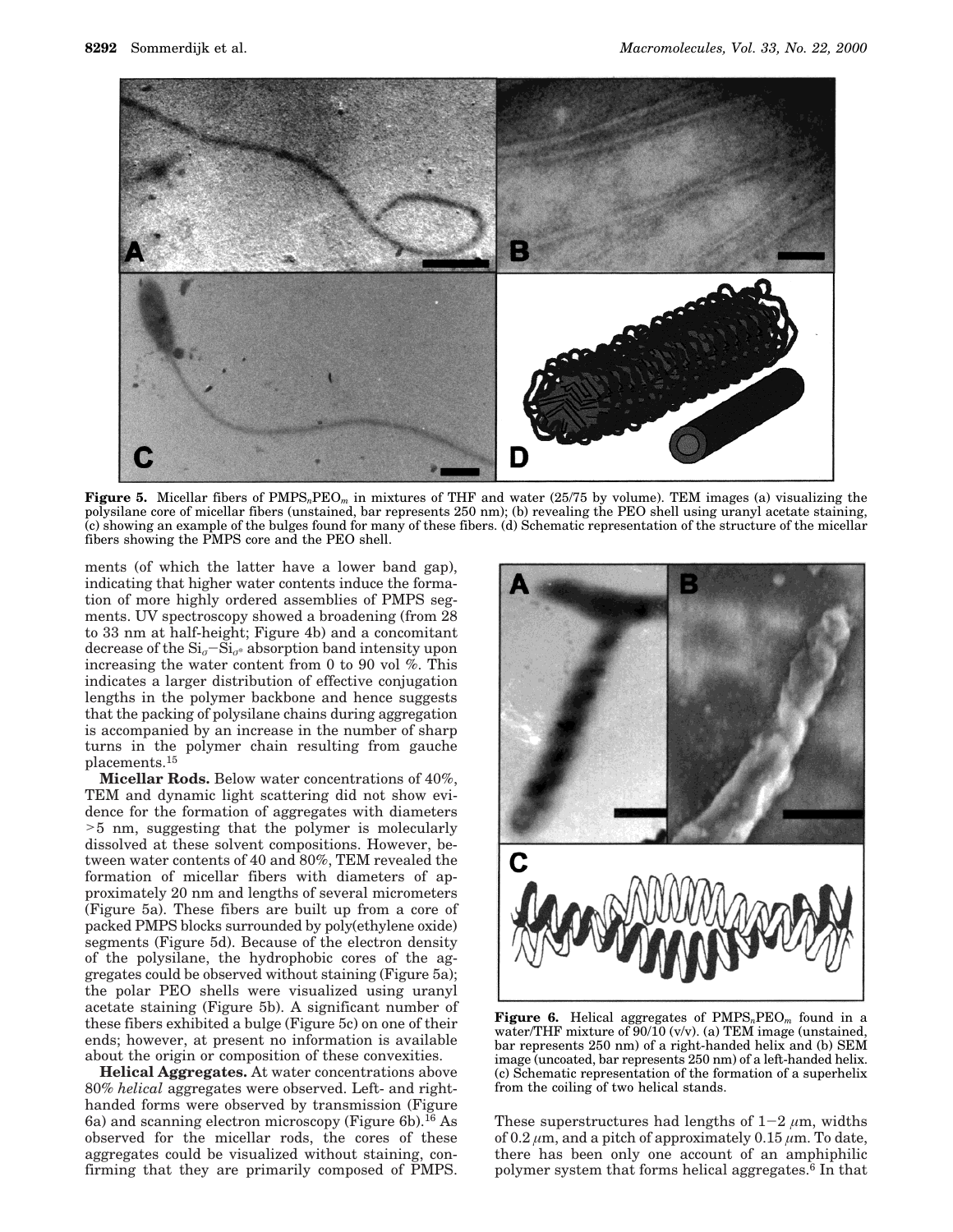case superhelices were generated from *well-defined chiral diblock copolymers* of polystyrene and peptidebased poly(isocyanide)s and attributed to the closepacking of the rigid helical poly(isocyanide) segments in the aggregates. Helical conformations have been reported for polysilanes with chiral $17$  as well as achiral side groups.<sup>18</sup> Recently, it has been shown that PMPS also adopts a helical backbone conformation (with an equal distribution of left- and right-handed helical confirmations).<sup>19</sup> It has been demonstrated that, depending on the screw pitch, such a helical conformation can affect the σ-conjugation in the polymer backbone of polysilanes.<sup>20</sup> In the present case both a broadening and an intensity decrease of the  $\sigma-\sigma^*$  transition were observed at the onset of the concentration region where the helical aggregates are formed (at ∼80 vol % water; Figure 4b), suggesting that higher water contents affect the screw pitch of the polysilane backbone.18c The concomitant red shift in the fluorescence spectrum (Figure 4a) indicates an increased efficiency in the intermolecular *and* intramolecular transfer of the excited state between polymer segments and is most probably a result of the close packing of these helical polymer chains in the aggregates (Figure 6c).

Solvent-dependent helicity is common for biopolymers (e.g., the denaturation of proteins<sup>21</sup> and  $\text{RNA}^{22}$ ), but in synthetic systems it has only been reported for oligomeric phenylene ethynylenes.<sup>23</sup> Well-defined supercoils are formed from many biological polymers with helical conformations; for synthetic polymers such structures have been found in the solid state<sup>24,25</sup> but are rare in solution.6,26 Given that PMPS-PEO is a multiblock copolymer with a random and equal distribution of screw senses, it is unlikely that these helical structures arise from the preferential aggregation of PMPS segments with identical screw senses (i.e., the formation of aggregates from only right-handed or only left-handed conformations). We therefore believe that in the present case the helical superstructures are generated through a cooperative process in which *the screw sense of the initial PMPS segment(s) determines the screw sense of the subsequent PMPS segments assembling in the aggregate*, irrespective of the general distribution of leftand right-handed screw senses of the PMPS within and between the copolymer chains.<sup>27</sup> Through such an assembly process both left- and right-handed superhelices can be assembled. By necessity, it implies that both screw senses of the PMPS backbone are in a dynamic equilibrium and are readily interconvertible. Another notable feature of this block copolymer system is that such well-defined aggregate morphologies can be obtained from a system that is polydisperse in its molecular structure. It is obvious that the self-assembly processes of this type of block copolymers deserve further study.

#### **Conclusion**

The generation of micellar fibers and helical aggregates comprising a core of  $\sigma$ -conjugated polymer surrounded by a shell of nonconducting PEO is of interest for the preparation of nanoscale electrooptical devices. To date, the aggregation of rod-coil block copolymer systems with *monodisperse* rigid conjugated blocks has yielded a variety of aggregate morphologies both in bulk and in solution and can be utilized to manipulate their physicochemical properties.<sup>2a,4</sup> Polysilanes display high charge carrier mobilities, and it has

been demonstrated that hole transport in polysilanes can be dramatically improved through organization of the polymer molecules.<sup>28</sup> It is our contention that the incorporation of polysilane segments into an amphiphilic block copolymer system opens the way for the tuning of both morphologies and the semiconductor properties of these materials by controlling their aggregation behavior.

**Acknowledgment.** The authors thank D.H.W. Hubert (Laboratory of Polymer Chemistry, Eindhoven University of Technology) for assistance with DLS measurements. This research was supported by the Netherlands Foundation for Chemical Research with financial aid from the Netherlands Organization for Scientific Research, MITI-NEDO, the Japanese Chemical Innovation Institute and the EC TMR Sisitomas program.

#### **References and Notes**

- (1) (a) Stupp, S. I.; LeBonheur, V.; Walker, K.; Li, L. S.; Huggins, K.; Keser, M.; Amstutz, A. *Science* **1997**, *276*, 384-389. (b) Frontiers in Materials Science: special section in *Science* **1997,** *277*, 1213-1253. (c) Stupp, S. I. *Curr. Opin. Colloid Interface Sci.* **1998**, *3*, 20-26. (d) Zubarev, E. R.; Pralle, M. U.; Li, L.; Stupp, S. I. *Science* **1999**, *283*, 523-526. (e) Ruokolainen, J.; Mäkinen, R.; Torkkeli, M.; Mäkelä, T.; Serimaa, R.; ten Brinke, G.; Ikkala, O. *Science* **1998**, *280*, 557. (f) Ruokolainen, J.; Saariaho, M.; Ikkala, O.; ten Brinke, G.; Thomas, M.; Torkkeli, M.; Serimaa, R. *Macromolecules* **1999**, *32*, 1152. (g) Ruokolainen, J.; ten Brinke, G.; Ikkala, O. *Adv. Mater.* **1999**, *11*, 777. (h) Lee, M.; Cho, B.-Ki.; Kim, H.; Yoon, J.-Y.; Zin, W.-C. *J. Am. Chem. Soc.* **1998**, *120*, 9168-9179. (i) Lee, M.; Cho, B.-Ki.; Kim, H.; Zin, W.-C. *Angew. Chem., Int. Ed. Engl*. **1998**, *37*, 638-640.
- (2) (a) Franc¸ois, B.; Pitois, O.; Franc¸ois, J. *Adv. Mater*. **1995**, *7*, 1041-1044. (b) Chen, J. T.; Thomas, E. L.; Ober, C. K.; Mao, G.-P. *Science* **1996**, *273*, 343. (c) Kumaki, J.; Hashimoto, T. *J. Am. Chem. Soc.* **1998**, *120*, 423-424. (d) Werts, M. P. L.; van der Vegte, E. W.; Grayer, V.; Esselink, E.; Tsitsilianis, C.; Hadziiouannou, G. *Adv. Mater.* **1998**, *10*, 452. (e) Liu, G.; Ding, J.; Stuart, S. *Angew. Chem., Int. Ed. Engl.* **1999**, *38*, 835-838.
- (3) (a) Price, C. In *Developments in Block Copolymers*; Goodman, I., Ed.; Applied Science Publishers: London, 1982; Vol. 1, p 39. Selb, J.; Gallot, Y. In *Developments in Block Copolymers*; Goodman, I., Ed.; Applied Science Publishers: London, 1985; Vol. 2, p 327. (b) Tuzar, Z.; Kratochvil, P. In *Surface and Colloid Science*; Matijevic, E., Ed.; Plenum Press: New York, 1993; Vol. 15, p 1.
- (4) (a) Osaheni, J. A.; Jenekhe, S. A. *J. Am. Chem. Soc*. **1995**, *117*, 7389-7398. (b) Jenekhe S. A.; Chen, X. L. *Science* **1998**, *279*, 1903-1907. (c) Jenekhe, S. A.; Chen, X. L. *Science* **1999**, *283*, 372-375. (d) Hempenius, M. A.; Langeveld-Voss, B. M. W.; van Haare, A. E. H.; Janssen, R. A. J.; Sheiko, S. S.; Spatz, J. P.; Möller, M. *J. Am. Chem. Soc.* 1998, 120, 2798-7398. (e) Sanji, T.; Nakatsuka, Y.; Kitayama, F.; Sakurai, H. *Chem. Commun*. **1999**, 2201. (f) Fossum, E.; Matyjaszewski, K.; Sheiko, S. S.; Möller, M. *Macromolecules* **1997**, 30, 1765-1767.
- (5) (a) Holder, S. J.; Hiorns, R. C.; Sommerdijk, N. A. J. M.; Williams, S. J.; Jones, R. G.; Nolte, R. J. M. *Chem. Commun*. **1998**, 1443. (b) Sommerdijk, N. A. J. M.; Holder, S. J.; Hiorns, R. C.; Jones, R. G.; Nolte, R. J. M. *Polym. Mater. Sci. Eng.* **1999**, *80*, 29.
- (6) Cornelissen, J. J. L. M.; Fischer, M.; Sommerdijk, N. A. J. M.; Nolte, R. J. M. *Science* **1998**, *280*, 1477.
- (7) (a) van Hest, J. C. M.; Delnoye, D. A. P.; Baars, M. W. P. L.; van Genderen, M. H. P.; Meijer, E. W. *Science* **1995**, *268*, 1592-1595. (b) van Hest, J. C. M.; Delnoye, D. A. P.; Baars, M. W. P. L.; Elissen-Román, C.; van Genderen, M. H. P.; Meyer, E. W. *Chem. Eur. J.* **1996**, *2*, 1616-1626. (c) Zhang, L.; Eisenberg, A. *Science* **1995**, *268*, 1728-1731. (d) Zhang, L.; Bartels, C.; Shen, H.; Eisenberg, A. *Phys. Rev. Lett*. **1997**, *79*, 5034-5037. (e) Zhang, L.; Eisenberg, A. *J. Am. Chem. Soc.* **1996**, *118*, 3168. (f) Zhang, L.; Yu, K.; Eisenberg, A. *Science* **1996**, *272*, 1777-1779. (g). Zhang, L.; Eisenberg, A. *Macromolecules* **1999**, 32, 2239-2249. (h) Förster, S.; An-